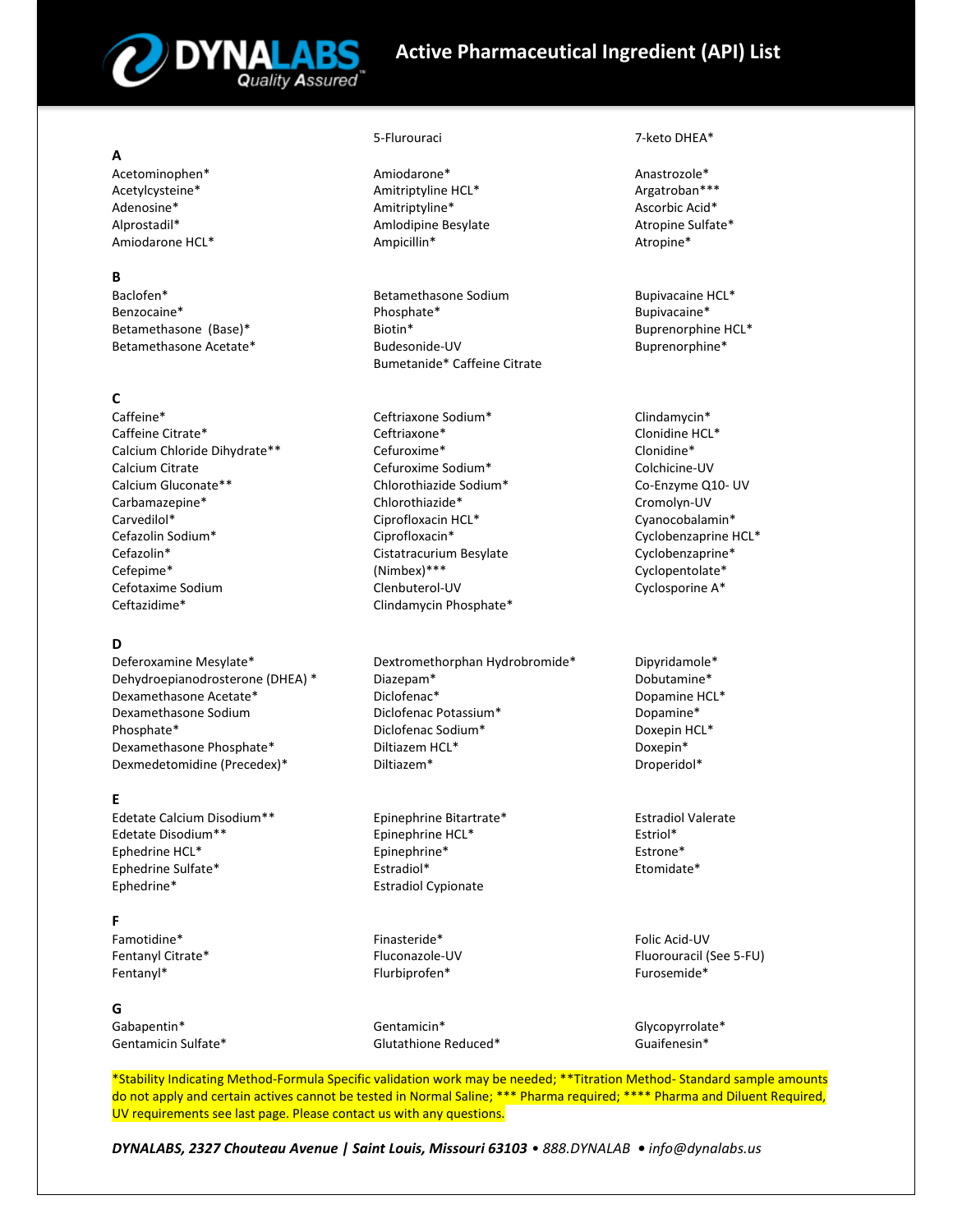

# **Active Pharmaceutical Ingredient (API) List**

### **H**

Hyaluronic Acid-UV Hydrocortisone\* Hydrocortisone Acetate\* Hydrocortisone Sodium Phosphate\*

**I**  Ibuprofen\* Indocyanine green-UV

#### **K**

Ketamine HCL\* Ketamine\*

#### **L**

Labetalol HCL\* Lansoprazole Leuprolide Acetate\* Leuprolide\*

### **M**

Magensium Chloride Hexahydrate\*\* Magnesium Chloride\*\* Magnesium Citrate Magnesium Sulfate\*\* Medroxyprogesterone Acetate-UV Meloxicam\* Meperidine\* Meperidine HCL\* Mepivacaine HCL\* Methadone HCL\* Methimazole

# **N**

N-Acetylcysteine\* Nafcillin\* Nalbuphine HCL\* Nalbuphine\* Naltrexone HCL\* Naltrexone\*

# **O**

Omeprazole Sodium\* Omeprazole\*

Hydrocortisone Succinate\* Hydromorphone HCL\* Hydromorphone\* Hydroxocobalamin HCL\*

Iohexol\*\* Ipratropium Bromide-UV

Ketoprofen\* Ketorolac Tromethamine\*

Levothyroxine Sodium\* Levothyroxine\* Lidocaine HCL\* Lidocaine\*

Methohexital Sodium\* Methohexital\* Methylcoabalamin-UV Methylphenidate\* Methylprednisolone Acetate\* Methylprednisolone Methylprednisolone Sodium Succinate\* Metoclopramide HCL\* Metoclopramide\* Metoprolol Succinate\* Metoprolol Tartrate\*

Nandrolone Decanoate Neostigmine Methylsulfate\* Neostigmine\* Nicardipine HCL\* Nicardipine\* Nifedipine\*

Ondansetron HCL\* Ondansetron\*

Hydroxocobalamin\* Hydroxyprogesterone Caproate\*

Isradipine\* Itraconazole-UV

Ketorolac\*

Liothyronine Sodium\* Liothyronine\* Lipoic Acid-UV Lorazepam\*

Metoprolol\* Metronidazole Base\* Midazolam\* Midazolam HCL\* Milrinone\* Minoxidil\* Mitomycin\* Mometasone Furoate\* Morphine Sulfate\* Moxifloxacin HCL\* Moxifloxacin\*

Nitroglycerin\* Norepinephrine Bitartrate\* Norepinephrine HCL\* Norepinephrine\*

Orphenadrine Citrate\* Oxytocin\*\*\*\*

\*Stability Indicating Method-Formula Specific validation work may be needed; \*\*Titration Method- Standard sample amounts do not apply and certain actives cannot be tested in Normal Saline; \*\*\* Pharma required; \*\*\*\* Pharma and Diluent Required, UV requirements see last page. Please contact us with any questions.

*DYNALABS, 2327 Chouteau Avenue | Saint Louis, Missouri 63103 • 888.DYNALAB • info@dynalabs.us*